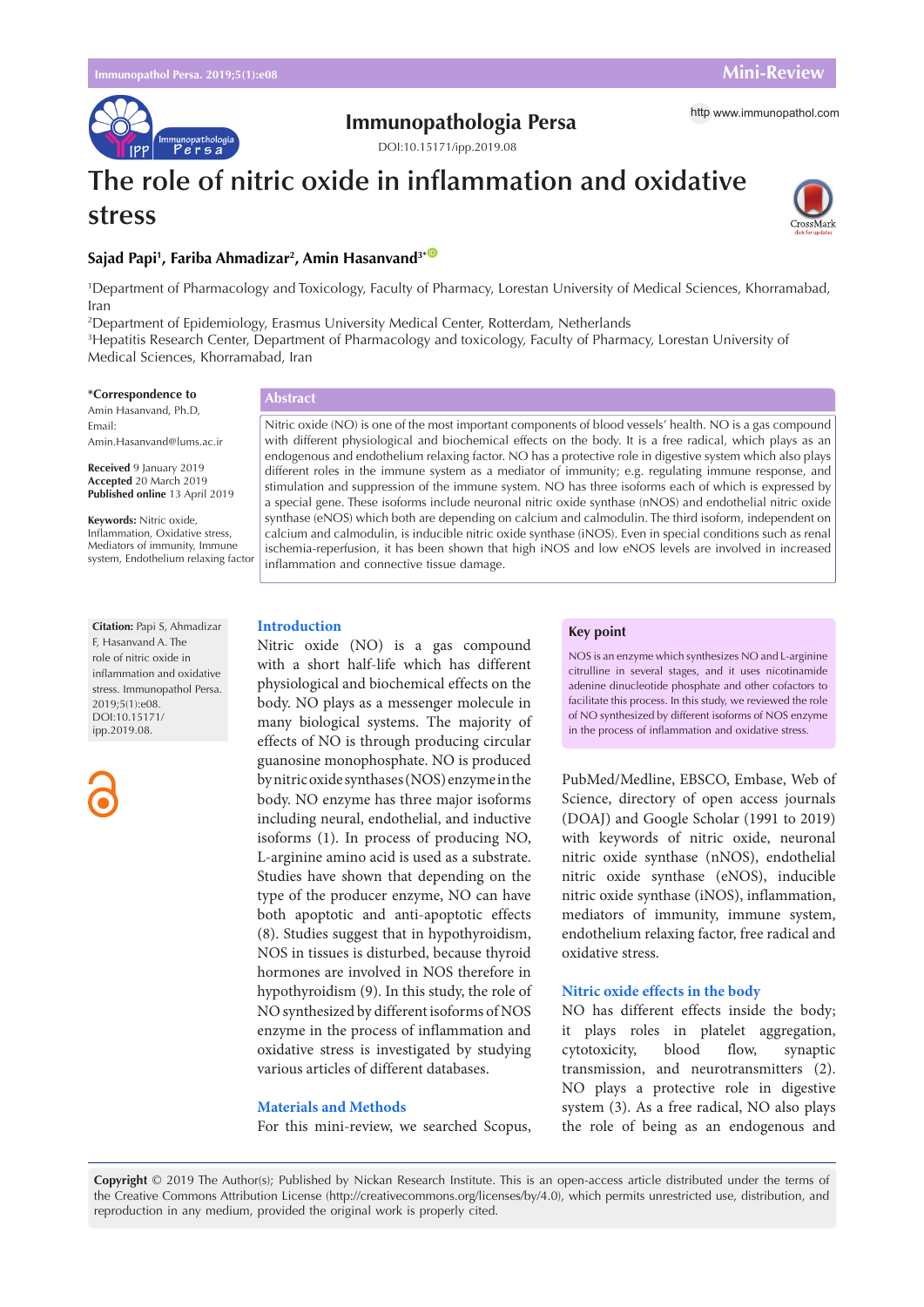endothelium relaxing factor (4). In the immune system, NO works as an antibacterial and antiviral compound has a role in stimulation and suppression of the immune system (5). It has different biological roles in female and male genital systems. Some of these roles include ovulation, menstruation, and sperm mobility (6). NO has a role in heart rate, movements of digestive system, and tonus bronchus (7).

# **Nitric oxide synthases enzyme**

NOS enzyme is an enzyme which synthesizes NO and L-arginine citrulline in several stages, using nicotinamide adenine dinucleotide phosphate and other cofactors (Figure 1) (10).

In terms of structure, NOS is a homodimeric enzyme and despite its simplicity, has a complex structure (11).

# **Different isoforms of nitric oxide synthases**

NOS has three isoforms each of which is expressed by a special gene. These isoforms include nNOS and eNOS, both depending on calcium and calmodulin. The third isoform which is independent on calcium and calmodulin, is iNOS (12). With the increased concentration of calcium and calmodulin, the probability of connection of iNOS and nNOS to calmodulin is increased and these two produce a higher amount of NO. However, even in very little amounts of calcium, iNOS can connect to calmodulin and production of NO by iNOS takes more time and it creates high concentrations of NO (13). So far, different isoenzymes of NOS have been released among which we can mention sheep brain (14), cow pancreas (15), human platelet (15), and mitochondria of liver cells of rats (15,16). Each of these isoforms has their unique Km and Vmax and even, they may be different from each other in terms of structure and function (16,17).

# **The role of nitric oxide in inflammation and oxidative stress**

NO is an effective free radical in cancers (2). NO can cause a reaction with superoxide and create mediates such as nitrite and nitrogen dioxide which can cause damage to cell DNA. Low levels of NO synthesized by eNOS has pre-cancer effects (18). Depending on conditions and type of cells, NOS plays both inflammatory and antiinflammatory activities (2). Low levels of NO produced by eNOS can stimulate and regulate pre-inflammatory cytokines, cyclooxygenase 2, and KB nuclear factor (NFκB) (19). On the other hand, high levels of eNOS in kidney tissue and in the process of renal ischemia-reperfusion can play an important role in reduction of oxidative stress, inflammation, and renal tissue damage. Whereas increased levels of iNOS isoform exacerbate damage and inflammation (20). In 1997, Bédard et al showed that in adjacency of induction tumor necrosis cytokines and interferon gamma, production of NO increases due to increased activity of iNOS. In fact, during this process,



**Figure 1.** Structure of L-arginine and related molecules.

increased gene expression of iNOS plays the most important role (21). Studies have shown that using specific inhibitor of iNOS called N6-(1-IminoethyL)-L-Lysine hydrochloride during ischemia-reperfusion induction in kidney tissue of rat decreased renal damage, sodium excretion, and glomerular filtration compared with the rates who had not received the inhibitor (22). In another study, it was showed that rats with low levels of nNOS have long term hippocampus, muscle pain, and nausea (23). On the other hand, decreased eNOS in rats led to blood pressure and unnatural changes in them (24). The rats with low levels of iNOS are more sensitive to inflammatory damages and tumors, but they are more resistant to septic and shock (25). NO formed by eNOS activity plays a role in the prevention of adhesion of leukocytes and platelets to the wall of arteries (26). Studies suggest the effective role of iNOS in inflammation process and exacerbation of inflammation. NO which is synthesized by iNOS plays a role in regulation and increase of cyclooxygenase-2 enzyme (27). Cyclooxygenase-2 enzyme plays an important role in inflammation process during illness and inflammation (28). Studies suggest that during the process of kidney ischemia-reperfusion, inhibition of iNOS by specific inhibitors leads to reduction of inflammation and renal damages. In fact, NO produced by iNOS is effective in inflammation and renal damages during the process of ischemia-reperfusion (29). Studies have shown that immunoglobulin E increases expression of iNOS through reacting with CD-23 and keratinocyte cells (30). Moreover, evidence shows that during inflammation, asthma, and stimulation of the immune system, the amount of iNOS increases (31). Synthesis of high levels of NO which is mainly done by iNOS plays pre-inflammatory roles (32). Whereas increased nNOS can be effective in making the arteries and respiratory muscles loose and improve respiration (33). Studies suggest that increased inflammation and renal damages are caused by decreased activity of eNOS during ischemia-reperfusion (34). Additionally, studies have indicated that gene expression of eNOS is effective in apoptosis stimulation and decreased movement and invasion of cancer cells (35). It has been suggested that the activity of eNOS is very important in the inhibition of reactive oxygen species; therefore, it has a role similar to that of superoxide dismutase enzyme (36).

Studies indicate different roles of NO in inflammation process for which inhibiting drugs can be effective in treating and controlling the diseases. Glucocorticoids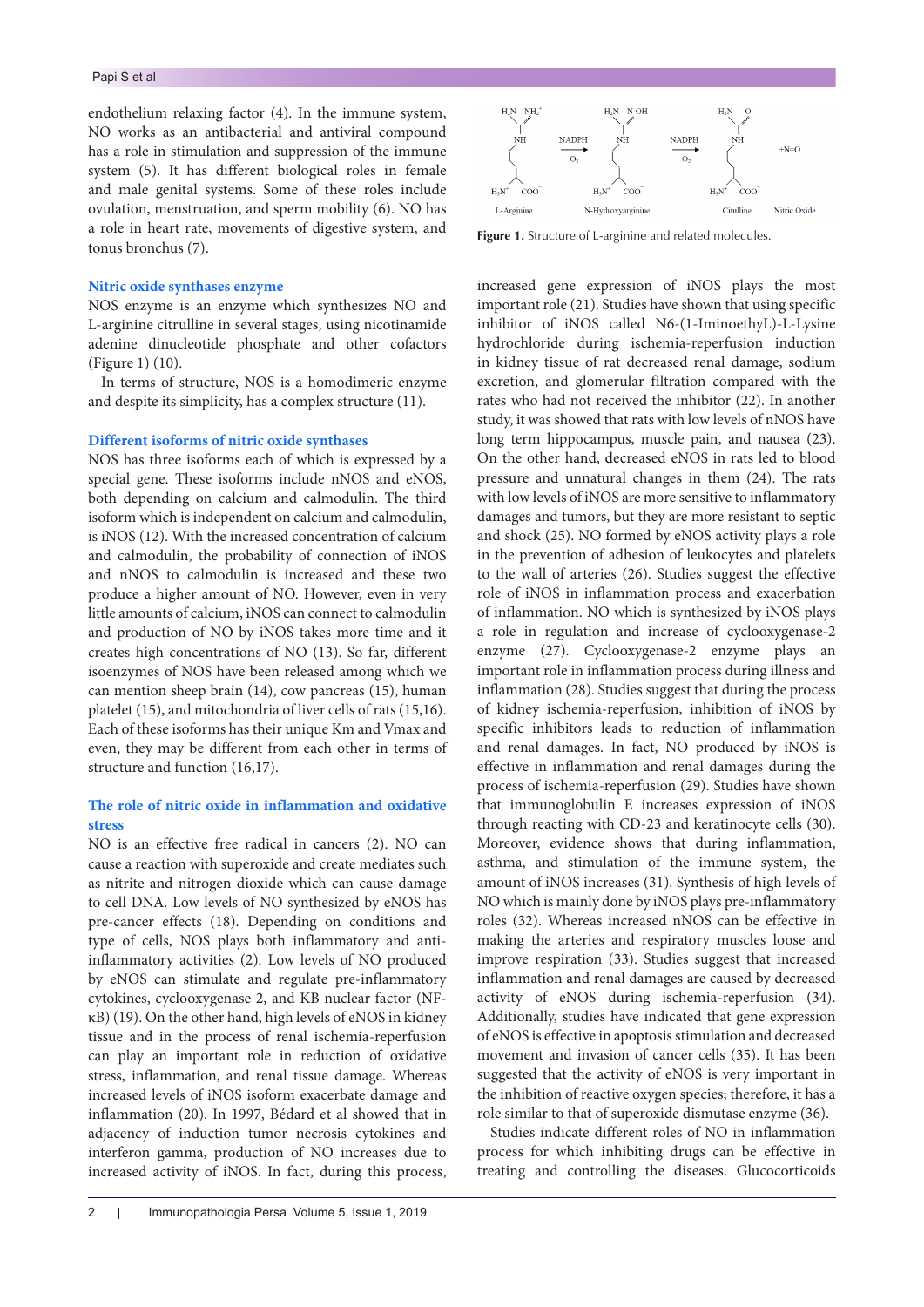specifically inhibit expression of iNOS. Specific inhibitors of iNOS such as alkaloids were being investigated suggesting that they are promising factors to inhibit inflammatory response systematic syndrome (37). Studies have shown that expression of iNOS increases the incidence of infections, therefore, using glucocorticoid steroids can be effective in reduction of the effects of infection through inhibition (38). In a previous study, the effects of anthocyanins on iNOS and eNOS were investigated where they showed that increased eNOS plays a role in homeostasis of coronary arteries, while increased iNOS raises the probability of heart diseases (39). There is evidence suggesting the role of eNOS on energy production and using fatty acids by muscles (40). High level of reactive oxygen species leads to oxidative stress. Studies have indicated that eNOS plays a role in preservation of balance between reactive oxygen species and antioxidants (41). Nuclear factor kappa light chain enhancer of activated B cells (NF-Kb) causes iNOS synthesis and this condition leads to edema and hyperalgesia (42). Studies suggest that isoforms of eNOS and nNOS always exist in low levels but in activated status while iNOS isoform increases in case of inflammation and in response to inflammatory cytokines and lipopolysaccharides (43). The amount of iNOS increases in response to interleukins and tumor necrosis factor-α (44). In pathologic conditions, the amount of NO produced by iNOS is increased and it can reveal neurotoxic characteristics (45). NO produced by iNOS and nNOS plays a role in activation of cyclooxygenase and inflammatory response, particularly neural inflammation by nNOS (46). Evidence suggests that in pathologic conditions, there is a key relationship between cyclooxygenase and iNOS enzyme. During inflammation, iNOS increases the amount of cyclooxygenase-2 and as a result, it leads to increased effects of cytotoxic (47). Studies have shown that using iNOS inhibitor leads to decreased production of prostaglandin E (48). Additionally, studies revealed that stress condition cause changes in structure of endothelial cells and finally, it leads to increased activity of eNOS (49). In general, factors such as cyclooxygenase, lipopolysaccharide, tumor necrosis factor-α, interferon-γ, interleukin‐1β play a role in increased activity of iNOS (50). Overall, nNOS is mainly involved in neural tissue while iNOS and eNOS are both mainly involved in inflammation and immune system, and in blood pressure regulation, respectively (51).

# **Conclusion**

In general, it can be stated that two forms of nNOS and eNOS are constantly and continuously produced in low levels by relevant cells. However, iNOS is of inductive type and it plays a significant role in immunity and inflammation process. This isoform increased in inflammation condition and it exacerbates inflammatory effects. Even in special conditions such as renal ischemia-reperfusion, high levels of iNOS but low levels of eNOS are involved in increased

inflammation and tissue damage.

#### **Authors' contribution**

SP searched the data and prepared the primary draft. FA and AH edited and finalized the manuscript. All authors read and signed the final manuscript.

# **Conflicts of interest**

The author declared no competing interests.

# **Ethical considerations**

Ethical issues (including plagiarism, data fabrication, double publication) have been completely observed by the authors.

### **Funding/Support**

None.

#### **Reference**

- 1. Änggård E. Nitric oxide: mediator, murderer, and medicine. Lancet. 1994;343:1199-206.
- Ying L, Hofseth LJ. An emerging role for endothelial nitric oxide synthase in chronic inflammation and cancer. Cancer Res. 2007;67:1407-10. doi: 10.1158/0008-5472.CAN-06- 2149.
- 3. Lanas A. Role of nitric oxide in the gastrointestinal tract. Arthritis Res Ther. 2008;10:S4.
- 4. Henderson AH. St Cyres lecture. Endothelium in control. Br Heart J. 1991;65:116-25.
- 5. Cuzzocrea S, Mazzon E, Dugo L, Barbera A, Centorrino T, Ciccolo A, et al. Inducible nitric oxide synthase knockout mice exhibit resistance to the multiple organ failure induced by zymosan. Shock. 2001;16:51-8.
- 6. Rosselli M, Keller R, Dubey RK. Role of nitric oxide in the biology, physiology and pathophysiology of reproduction. Hum Reprod Update. 1998;4:3-24.
- Schrier RW. Need to intervene in established acute renal failure. J Am Soc Nephrol. 2004;15:2756-8.
- 8. Fukumura D, Kashiwagi S, Jain RK. The role of nitric oxide in tumour progression. Nat Rev Cancer. 2006;6:521-34. doi: 10.1038/nrc1910.
- 9. Carrillo-Sepúlveda MA, Ceravolo GS, Fortes ZB, Carvalho MH, Tostes RC, Laurindo FR, et al. Thyroid hormone stimulates NO production via activation of the PI3K/Akt pathway in vascular myocytes. Cardiovasc Res. 2010;85:560-70. doi: 10.1093/cvr/ cvp304.
- 10. Bartberger MD, Olson LP, Houk K. Mechanisms of peroxynitrite oxidations and rearrangements: the theoretical perspective. Chem Res Toxicol. 1998;11:710-1. doi: 10.1021/tx9800553.
- 11. Herrero MB, Gagnon C. Nitric oxide: a novel mediator of sperm function. J Androl. 2001;22:349-56.
- 12. Baek KJ, Thiel BA, Lucas S, Stuehr DJ. Macrophage nitric oxide synthase subunits. Purification, characterization, and role of prosthetic groups and substrate in regulating their association into a dimeric enzyme. J Biol Chem. 1993;268:21120-9.
- 13. Blaise GA, Gauvin D, Gangal M, Authier S. Nitric oxide, cell signaling and cell death. Toxicology. 2005;208:177-92. doi: 10.1016/j.tox.2004.11.032.
- 14. Crack PJ, Tetaz T, Smith A. Purification, characterisation and distribution of ovine neuronal nitric oxide synthase. Comp Biochem Physiol B Biochem Mol Biol. 1998;120:727-33.
- 15. Nam SW, Seo DW, Sung DS, Han JW, Hong SY, Lee HW. Nitric oxide synthase from bovine pancreas: purification and characterization. Arch Pharm Res.1998;21:128-34.
- 16. Tatoyan A, Giulivi C. Purification and characterization of a nitric-oxide synthase from rat liver mitochondria. J Biol Chem. 1998;273:11044-8.

Immunopathologia Persa Volume 5, Issue 1, 2019 | 3